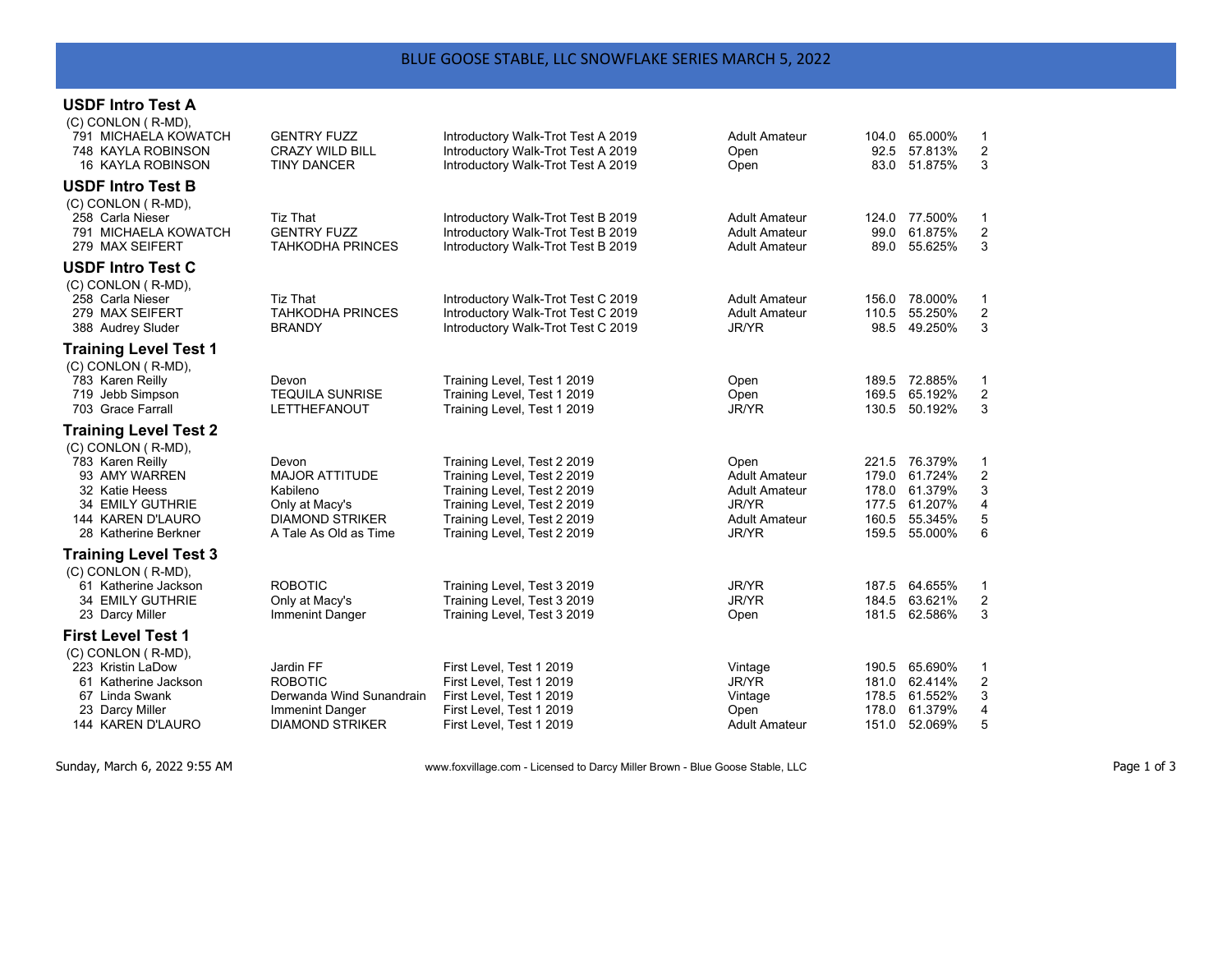## **First Level Test 2**

| (C) CONLON (R-MD),<br>780 Darcy Miller<br>67 Linda Swank                        | Derwanda Wind Sunandrain<br>Derwanda Wind Sunandrain | First Level. Test 2 2019<br>First Level, Test 2 2019                             | Open<br>Vintage                              | 213.0<br>210.5          | 60.857%<br>60.143%            | 2                             |
|---------------------------------------------------------------------------------|------------------------------------------------------|----------------------------------------------------------------------------------|----------------------------------------------|-------------------------|-------------------------------|-------------------------------|
| <b>Second Level Test 1</b><br>(C) CONLON (R-MD),<br>233 Gwen Kriskie            | Snip                                                 | Second Level. Test 1 2019                                                        | <b>Adult Amateur</b>                         |                         | 230.0 62.162%                 | $\mathbf{1}$                  |
| <b>Second Level Test 3</b><br>(C) CONLON (R-MD),<br>793 Karen Rubin             | Pax                                                  | Second Level, Test 3 2019                                                        | <b>Adult Amateur</b>                         |                         | 246.5 58.690%                 | -1                            |
| <b>Third Level Test 1</b>                                                       |                                                      |                                                                                  |                                              |                         |                               |                               |
| (C) CONLON (R-MD).<br>98 Rebecca Cord<br>769 LILLIAN HUEY<br>92 ELIZABETH CROWE | Need Horse Name<br><b>ZODIAC MATADOR</b><br>DeLite   | Third Level, Test 1 2019<br>Third Level, Test 1 2019<br>Third Level, Test 1 2019 | Open<br><b>Adult Amateur</b><br><b>JR/YR</b> | 245.0<br>226.5<br>211.0 | 66.216%<br>61.216%<br>57.027% | 1<br>2<br>3                   |
| <b>Third Level Test 2</b>                                                       |                                                      |                                                                                  |                                              |                         |                               |                               |
| (C) CONLON (R-MD),<br>735 Donna Hollingshead                                    | Silverstein CF                                       | Third Level, Test 2 2019                                                         | <b>Adult Amateur</b>                         |                         | 226.0 59.474%                 | -1                            |
| <b>Third Level Test 3</b>                                                       |                                                      |                                                                                  |                                              |                         |                               |                               |
| (C) CONLON (R-MD),<br>735 Donna Hollingshead                                    | Silverstein CF                                       | Third Level, Test 3 2019                                                         | <b>Adult Amateur</b>                         |                         | 245.0 61.250%                 | -1                            |
| <b>FEI TOC</b>                                                                  |                                                      |                                                                                  |                                              |                         |                               |                               |
| (C) CONLON (R-MD),<br>163 Melanie Delduco                                       | <b>DIOZAR</b>                                        | FEI YR Grand Prix 16-25 2015                                                     | Open                                         |                         | 249.0 63.846%                 | $\mathbf 1$                   |
| <b>Eventing TOC " A" Tests</b>                                                  |                                                      |                                                                                  |                                              |                         |                               |                               |
| $(C)$ CONLON $(R-MD)$ ,                                                         |                                                      |                                                                                  | <b>Adult Amateur</b>                         |                         |                               |                               |
| 27 Matt Ferguson<br>41 Dominique Lester                                         | <b>AMERICAN RIDE</b><br>Canecao                      | USEA Eventing - Training Test A 2022<br>USEA Eventing - Novice Test A 2022       | <b>Adult Amateur</b>                         | 131.0                   | 135.5 75.278%<br>72.778%      | $\mathbf 1$<br>$\overline{c}$ |
| 772 EMILY BRADFORD                                                              | <b>BEN-JAMIN' TRAVLER</b>                            | USEA Eventing - Training Test A 2022                                             | Open                                         | 128.5                   | 71.389%                       | $\mathbf{1}$                  |
| 769 LILLIAN HUEY                                                                | <b>ZODIAC MATADOR</b>                                | USEA Eventing - Novice Test A 2022                                               | <b>Adult Amateur</b>                         | 128.5                   | 71.389%                       | 3                             |
| 717 Ashley Norris                                                               | Sorrel                                               | USEA Eventing - Novice Test A 2022                                               | Open                                         | 123.0                   | 68.333%                       | 2                             |
| 792 CHRIS VEITCH                                                                | <b>LOUIS GEORGE</b>                                  | USEA Eventing Starter Test 2022                                                  | <b>Adult Amateur</b>                         | 102.0                   | 68.000%                       | 4                             |
| 721 EMILY BRADFORD                                                              | <b>LJS LANA TRAVLER</b>                              | USEA Eventing - Training Test A 2022                                             | Open                                         | 118.0                   | 65.556%                       | 3                             |
| 60 EMILY BRADFORD                                                               | <b>EXCEL STAR KENZO</b>                              | USEA Eventing - Training Test A 2022                                             | Open                                         | 113.5                   | 63.056%                       | 4                             |
| 539 Jebb Simpson                                                                | <b>GRANTSTOWN CONEY</b>                              | USEA Eventing - Training Test A 2022                                             | Open                                         | 112.5                   | 62.500%                       | 5                             |
| 35 Taylor Robinson                                                              | Under Lights (Cinder)                                | USEA Eventing - Beginner Novice Test A 2022                                      | <b>Adult Amateur</b>                         | 99.0                    | 58.235%                       | 5                             |
| 748 KAYLA ROBINSON                                                              | <b>CRAZY WILD BILL</b>                               | USEA Eventing - Beginner Novice Test A 2022                                      | Open                                         | 95.0                    | 55.882%                       | 6                             |

Sunday, March 6, 2022 9:55 AM **WWW.foxvillage.com - Licensed to Darcy Miller Brown - Blue Goose Stable, LLC** Page 2 of 3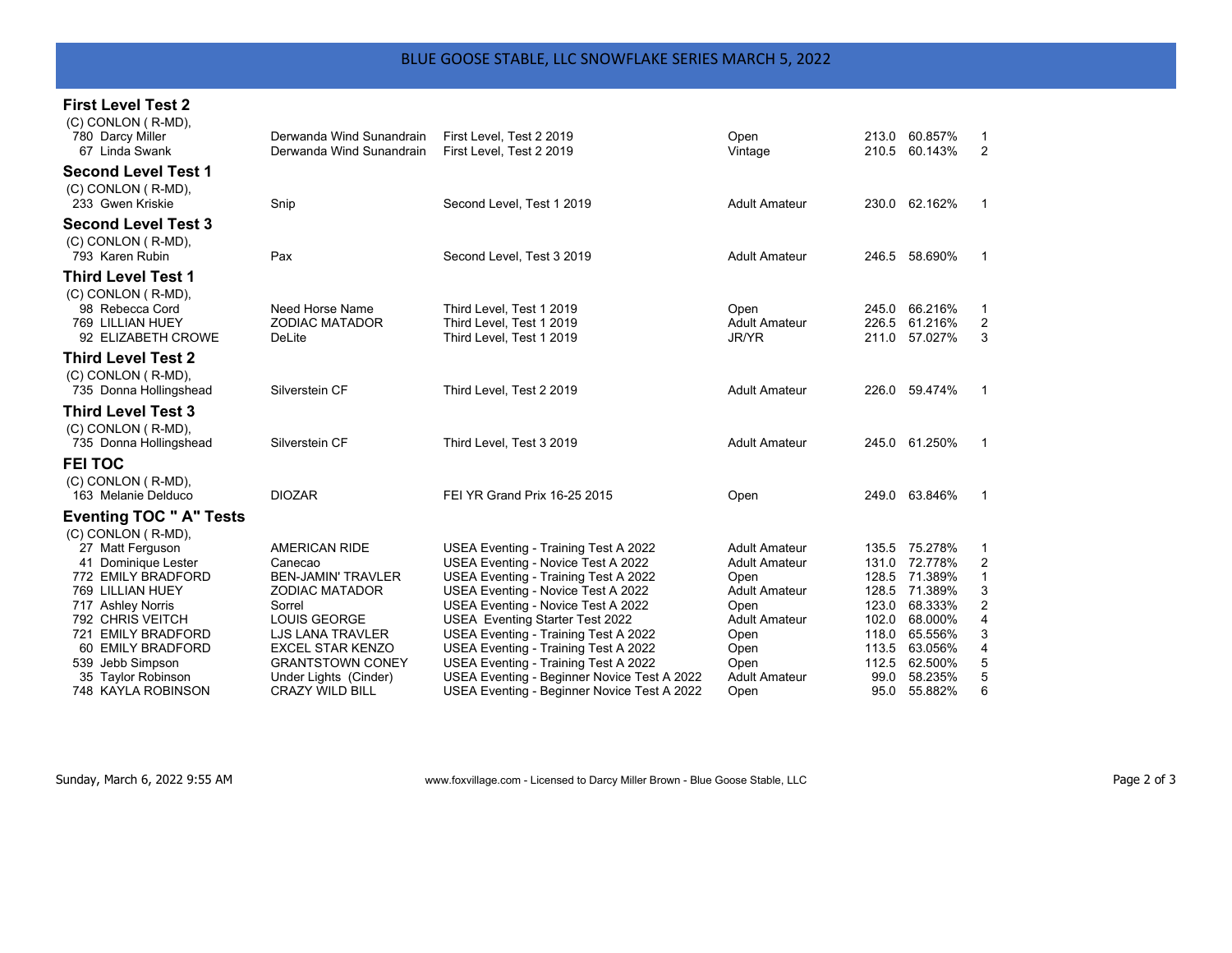#### **Eventing TOC "B" Tests**  $(C)$  CONLON  $(E)$  MD)

| Been There Dun That               | USEA Eventing - Novice Test B 2022          | <b>Adult Amateur</b> |  |                                                                                                                   |
|-----------------------------------|---------------------------------------------|----------------------|--|-------------------------------------------------------------------------------------------------------------------|
| <b>GRANTSTOWN CONEY</b>           | USEA Eventing - Training Test B 2022        | Open                 |  |                                                                                                                   |
| <b>BESTTHINGSINLIFE</b>           | USEA Eventing - Training Test B 2022        | Open                 |  | $\overline{2}$                                                                                                    |
| Aqwam River                       | USEA Eventing - Novice Test B 2022          | Open                 |  | 3                                                                                                                 |
| Under Lights (Cinder)             | USEA Eventing - Beginner Novice Test B 2022 | <b>Adult Amateur</b> |  | $\overline{2}$                                                                                                    |
| Silver Springs                    | USEA Eventing - Beginner Novice Test B 2022 | JR/YR                |  |                                                                                                                   |
| Prix Caprille Intro Lv 2' x Rails |                                             |                      |  |                                                                                                                   |
|                                   |                                             |                      |  |                                                                                                                   |
| Pax                               | <b>Prix Caprille Introductory</b>           | Adult Amateur        |  |                                                                                                                   |
|                                   |                                             |                      |  | 128.5 71.389%<br>146.5 69.762%<br>140.0 66.667%<br>113.5 63.056%<br>90.5 56.563%<br>79.0 49.375%<br>167.5 76.136% |

## **Blue Goose Stable, LLC Hi Score Rider of the day**

| Junior:        | Katherine Jackson riding Robotic 64.655 |        |
|----------------|-----------------------------------------|--------|
| Adult Amateur: | Carla Nieser riding Tiz That            | 78.000 |
| Open:          | Karen Reilly riding Devon               | 76.379 |
| Vintage        | Kristin LaDow riding Jardin FF          | 65.690 |

# **DVCTA Hi Score Riders**

| Junior:       | Katherine Jackson riding Robotic 64.655 |        |
|---------------|-----------------------------------------|--------|
| Adult Amateur | Karen Rubin riding Pax                  | 58.690 |
| Open          | Melanie Delduco rinding Diozar          | 63.846 |
| Vintange      | Kristin LaDow riding Jardin FF          | 65.690 |

## **Triangle Show Series Hi Score Riders**

| Junior:       | Katherine Jackson riding Robotic 64.655           |  |
|---------------|---------------------------------------------------|--|
| Adult Amateur | Amy Warren riding Major Attitude 61.742           |  |
| Open:         | Karen Reilly riding Devon<br>76.379               |  |
| Vintage       | Linda Swank riding Derwand Sun Windandrain 61.552 |  |

#### **Triangle Show Series TIP Winner**

Amy Warren riding Major Attitude 61.742

**Oxford Feed & Lumber Sponsorship Random Drawing 5 Gift Certificates -Congratulations to the following Triangle Show Series recipients** 

Katherine Jackson Linda Swank Karen Reilly Michele Karpovich Amy Warren

**Stoltzfus Feed & Supply Sponsorship Random Drawing 1 Gift Certificate – Congratulations to:**  Darcy Miller